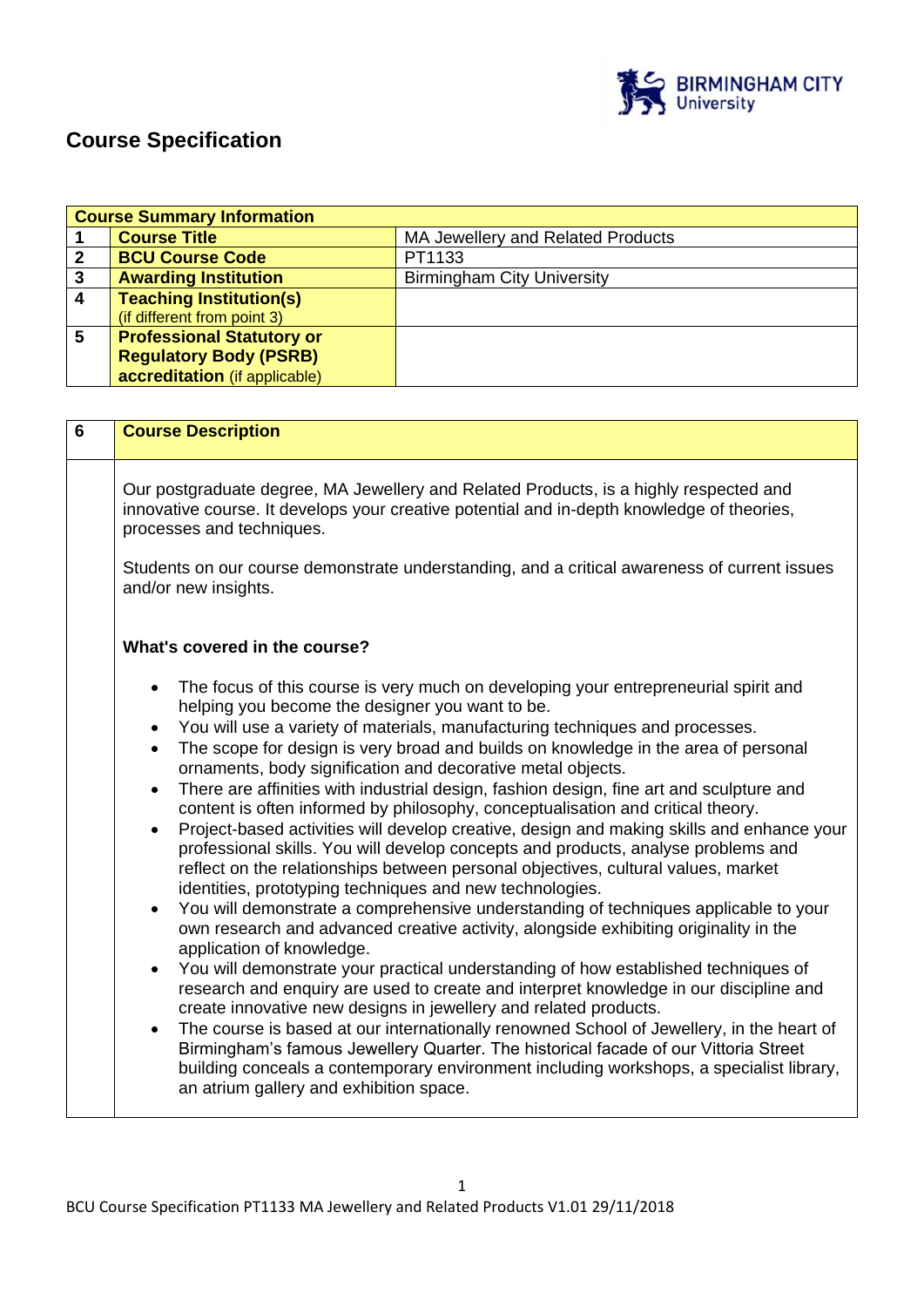

|    | <b>Course Awards</b>                                     |       |                                  |
|----|----------------------------------------------------------|-------|----------------------------------|
| 7a | <b>Name of Final Award</b>                               | Level | <b>Credits</b><br><b>Awarded</b> |
|    |                                                          |       |                                  |
|    | Master of Arts Jewellery and Related Products            |       | 180                              |
| 7b | <b>Exit Awards and Credits Awarded</b>                   |       |                                  |
|    | Post Graduate Certificate Jewellery and Related Products |       | 60                               |
|    | Post Graduate Diploma Jewellery and Related Products     |       | 120                              |

| <b>Derogation from the University Regulations</b> |
|---------------------------------------------------|
| Not applicable                                    |

| 9                | <b>Delivery Patterns</b> |                                          |                          |         |
|------------------|--------------------------|------------------------------------------|--------------------------|---------|
|                  | <b>Mode(s) of Study</b>  | <b>Location(s) of Study</b>              | <b>Duration of Study</b> | Code(s) |
| <b>Full Time</b> |                          | School of Jewellery<br>(Vittoria Street) | vear                     | PT1133  |

| 10 | <b>Entry Requirements</b>                                                                                                |
|----|--------------------------------------------------------------------------------------------------------------------------|
|    | The admission requirements for this course are stated on the course page of the BCU website at<br>https://www.bcu.ac.uk/ |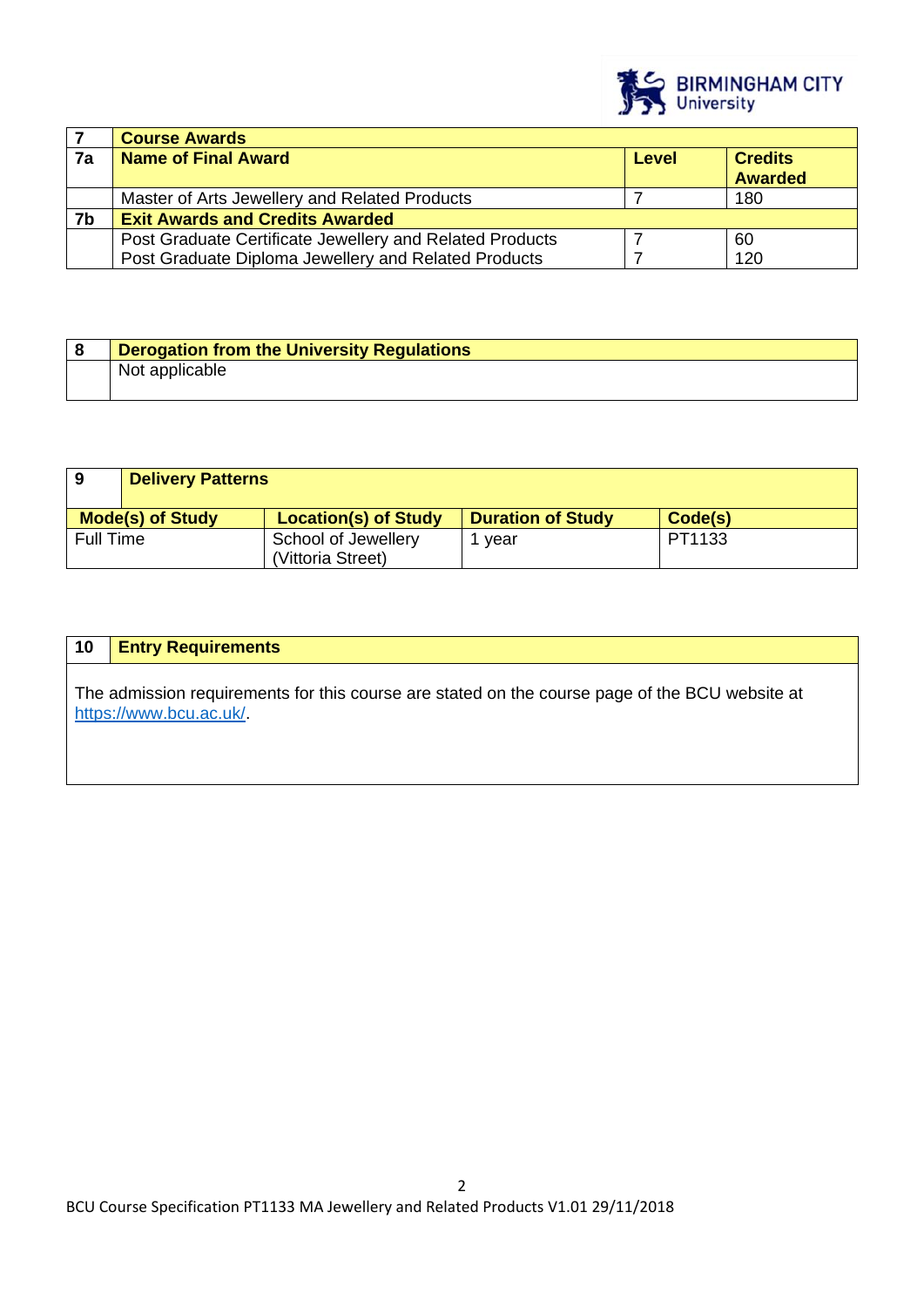

| 11                                       | <b>Course Learning Outcomes</b>                                                                     |  |  |
|------------------------------------------|-----------------------------------------------------------------------------------------------------|--|--|
|                                          |                                                                                                     |  |  |
|                                          | Knowledge and Understanding                                                                         |  |  |
|                                          |                                                                                                     |  |  |
| $\mathbf 1$                              | Gather knowledge and ideas to inform your design practice.                                          |  |  |
| $\overline{2}$                           | Use a variety of research methods to understand the market, materials and techniques, and           |  |  |
|                                          | cultural aspects of the jewellery and related products sector.                                      |  |  |
| $\mathbf{3}$                             | Acquire knowledge of the aesthetic considerations that influence design practice.                   |  |  |
|                                          | <b>Cognitive and Intellectual Skills</b>                                                            |  |  |
|                                          |                                                                                                     |  |  |
| $\overline{\mathbf{4}}$                  | Analyse and exercise critical justification for decisions in self-directed projects.                |  |  |
| $5\phantom{1}$                           | Assimilate and evaluate information from a variety of sources, prioritise and structure             |  |  |
|                                          | information for a given purpose.                                                                    |  |  |
| $6\phantom{1}6$                          | Critically reflect on applying personal and professional skills and connect it to a specific career |  |  |
|                                          | pathway.                                                                                            |  |  |
| <b>Practical and Professional Skills</b> |                                                                                                     |  |  |
|                                          |                                                                                                     |  |  |
| $\overline{\mathbf{7}}$                  | Generate experimental design solutions in response to complex problems.                             |  |  |
| $\pmb{8}$                                | Explore opportunities for innovative problem solving.                                               |  |  |
| $\boldsymbol{9}$                         | Apply methods to experiment with materials, processes and prototype testing.                        |  |  |
| 10                                       | Manage complex projects from original idea to final delivery.                                       |  |  |
| <b>Key Transferable Skills</b>           |                                                                                                     |  |  |
|                                          |                                                                                                     |  |  |
| 11                                       | Work independently and manage own time and workload.                                                |  |  |
| 12                                       | Use communication skills to express your ideas effectively and engage peers in discussion and       |  |  |
|                                          | critical debate, using a range of contemporary and emerging technologies.                           |  |  |
| 13                                       | Work effectively in teams, interacting in a professional manner to accomplish group outcomes.       |  |  |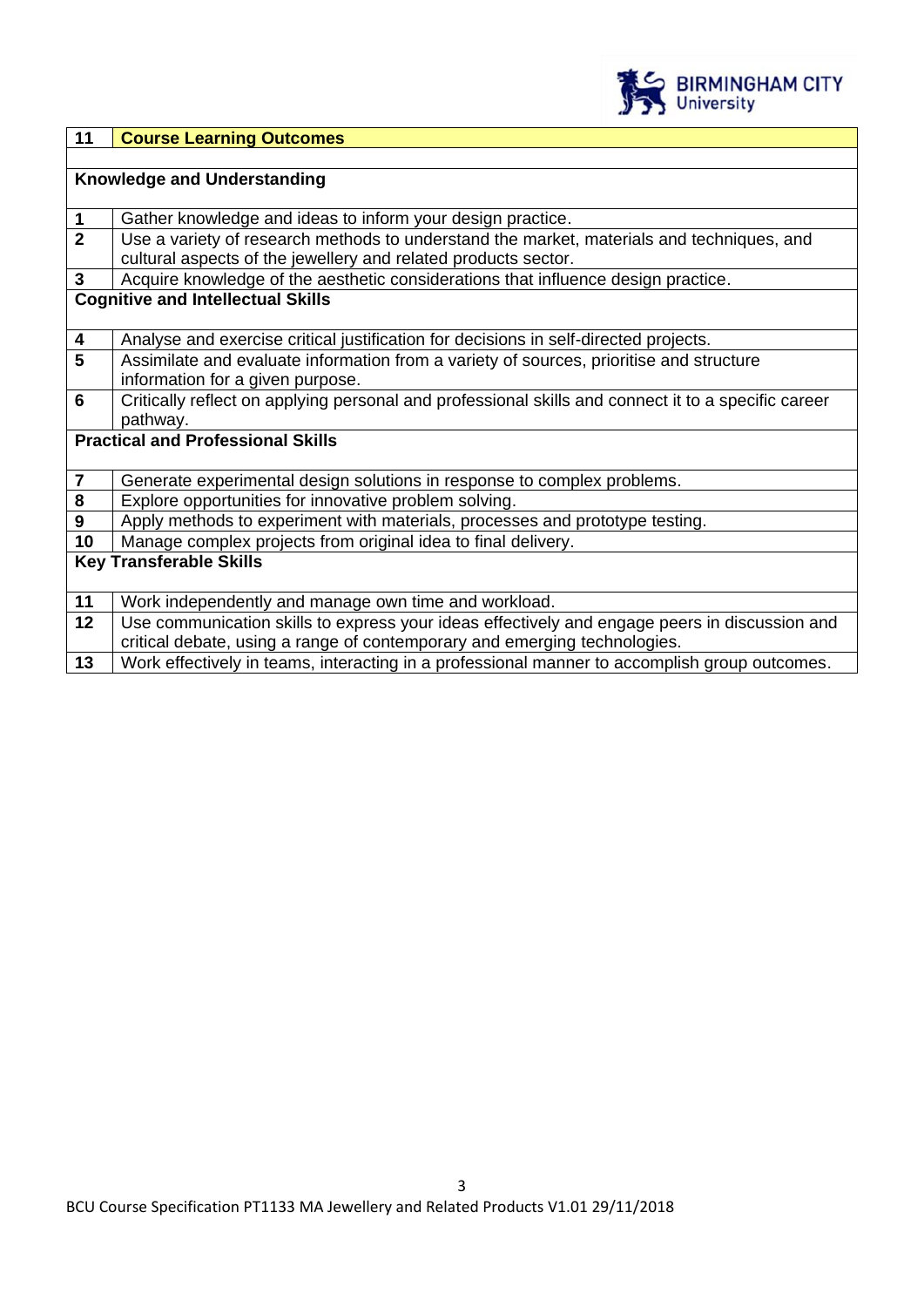

| Level 7:                  |                                                                                                                                                      |                     |  |                                                                                                                                         |
|---------------------------|------------------------------------------------------------------------------------------------------------------------------------------------------|---------------------|--|-----------------------------------------------------------------------------------------------------------------------------------------|
|                           |                                                                                                                                                      |                     |  | In order to complete this course a student must successfully complete all the following<br><b>CORE modules (totalling 160 credits):</b> |
|                           |                                                                                                                                                      |                     |  |                                                                                                                                         |
| <b>Module Code</b>        | <b>Module Name</b>                                                                                                                                   | <b>Credit Value</b> |  |                                                                                                                                         |
| <b>JEW7019</b>            | <b>Research and Applied Practice</b>                                                                                                                 | 60                  |  |                                                                                                                                         |
|                           |                                                                                                                                                      |                     |  |                                                                                                                                         |
| <b>JEW7020</b>            | <b>Creative Exploration</b>                                                                                                                          | 40                  |  |                                                                                                                                         |
| <b>ADM7000</b>            | <b>Major Project</b>                                                                                                                                 | 60                  |  |                                                                                                                                         |
|                           | In order to complete this course a student must successfully complete at least 20<br>credits from the following indicative list of OPTIONAL modules. |                     |  |                                                                                                                                         |
| <b>Module Code</b>        | <b>Module Name</b>                                                                                                                                   | <b>Credit Value</b> |  |                                                                                                                                         |
| <b>JEW7021</b><br>ADM7001 | <b>Specialist Research Enquiry</b><br><b>Work Placement</b>                                                                                          | 20<br>20            |  |                                                                                                                                         |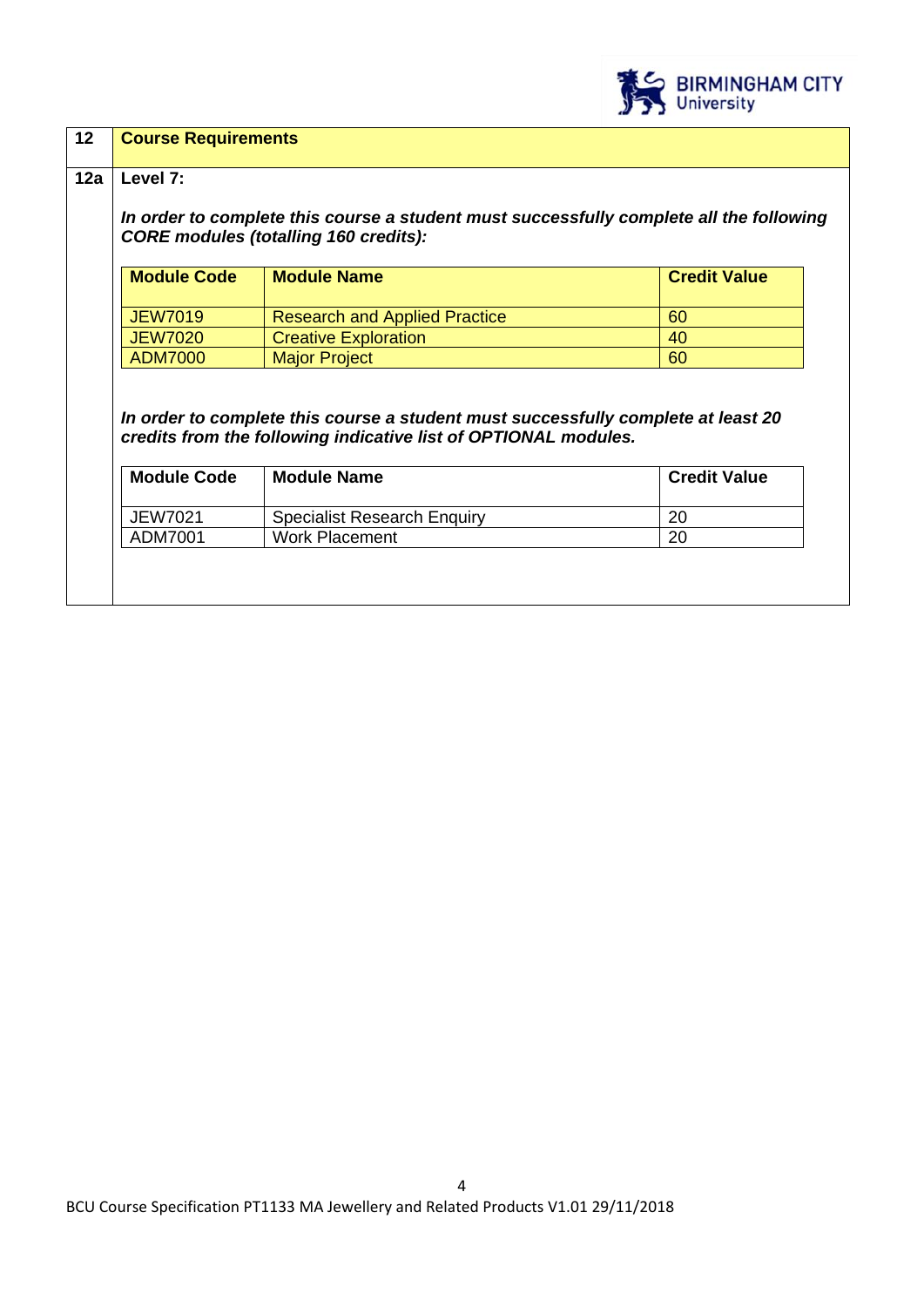

*Please note list of optional modules is indicative only. Students' choice will not be guaranteed for optional modules but a fair and transparent process will be adopted and shared with students.*